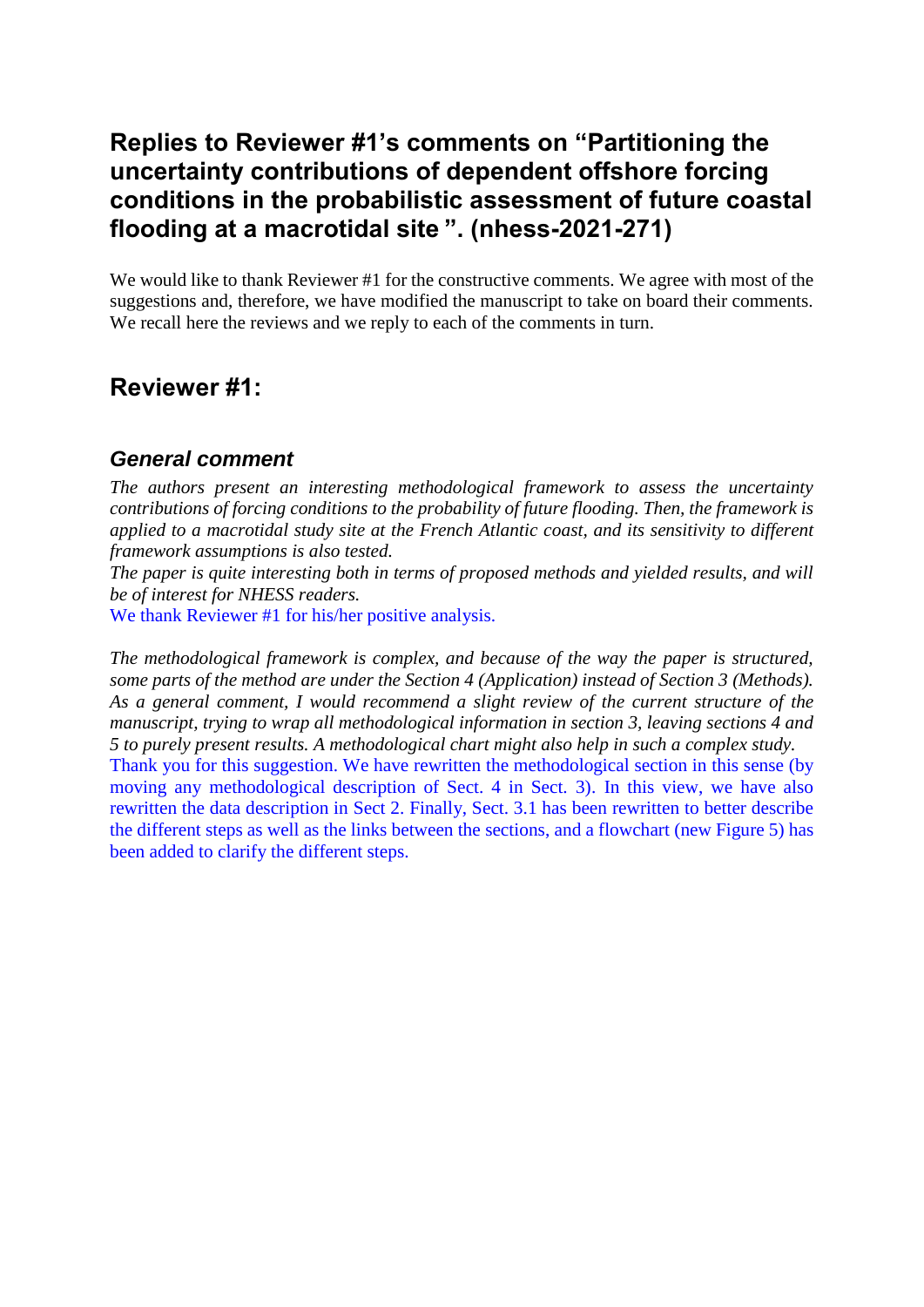

**New Figure 5: Flowchart of the procedure. The sections describing the methods/data are indicated in grey next to the boxes.** 

*In line with the previous comment, current section 6 presents a summary of results and future works. I would also recommend splitting this in Discussion and Conclusions. The results summary is repetitive and the manuscript could be improved with a broader discussion comparing the used methods (e.g. the Heffernan and Tawn 2004 approach, or the GPs) with other methods available in literature such as hierarchical copulas or RBFs (e.g. in Goulby et al., 2014). Some discussion on limitations is done in current chapter 6 although it seems short for such a complex study such as the one performed here, with many methodological steps.* We agree with this suggestion. Sect. 5 is now dedicated to the discussion by assessing the impact of the modelling choices in Sect. 5.1 (as previously done) and the remaining limitations in Sect. 5.2 (regarding the modelling assumptions, the drivers of the flood processes and the *SLR* effect). In particular, we have shortened Sect. 5.1 by focusing on the description of the

results of new Figure 9 (old Fig. 14) and by placing the details in Supplementary Materials E.

Regarding the use of alternative methods for extreme modelling, we have added this aspect in Sect. 5.2 by highlighting the interest of comparing to copula-based approaches; in particular by referring to the recent comparison exercise of Jane et al. (2020).

Regarding the use of alternative metamodelling techniques, we acknowledge that other methods could have been used. Though of interest, given the high predictive capability of the fitted GP  $(Q<sup>2</sup> >99\%$ , see new Figure 6) in our case, we believe that this comparison would bring little added value. We preferably focus on the uncertainty related to the approximation of the true numerical model by a metamodel, i.e. the GP error. Contrary to other methods, GP can easily account for this type of error using the sampling-based approach described in Sect. 3.5. This is now better emphasized in Sect. 3.1. We have also underlined this aspect in the concluding remarks as well as in the abstract.

#### **Added reference:**

Jane, R.; Cadavid, L.; Obeysekera, J.; and Wahl, T.: Multivariate statistical modelling of the drivers of compound flood events in south Florida. Natural Hazards and Earth System Sciences, 20(10), 2681-2699, 2020.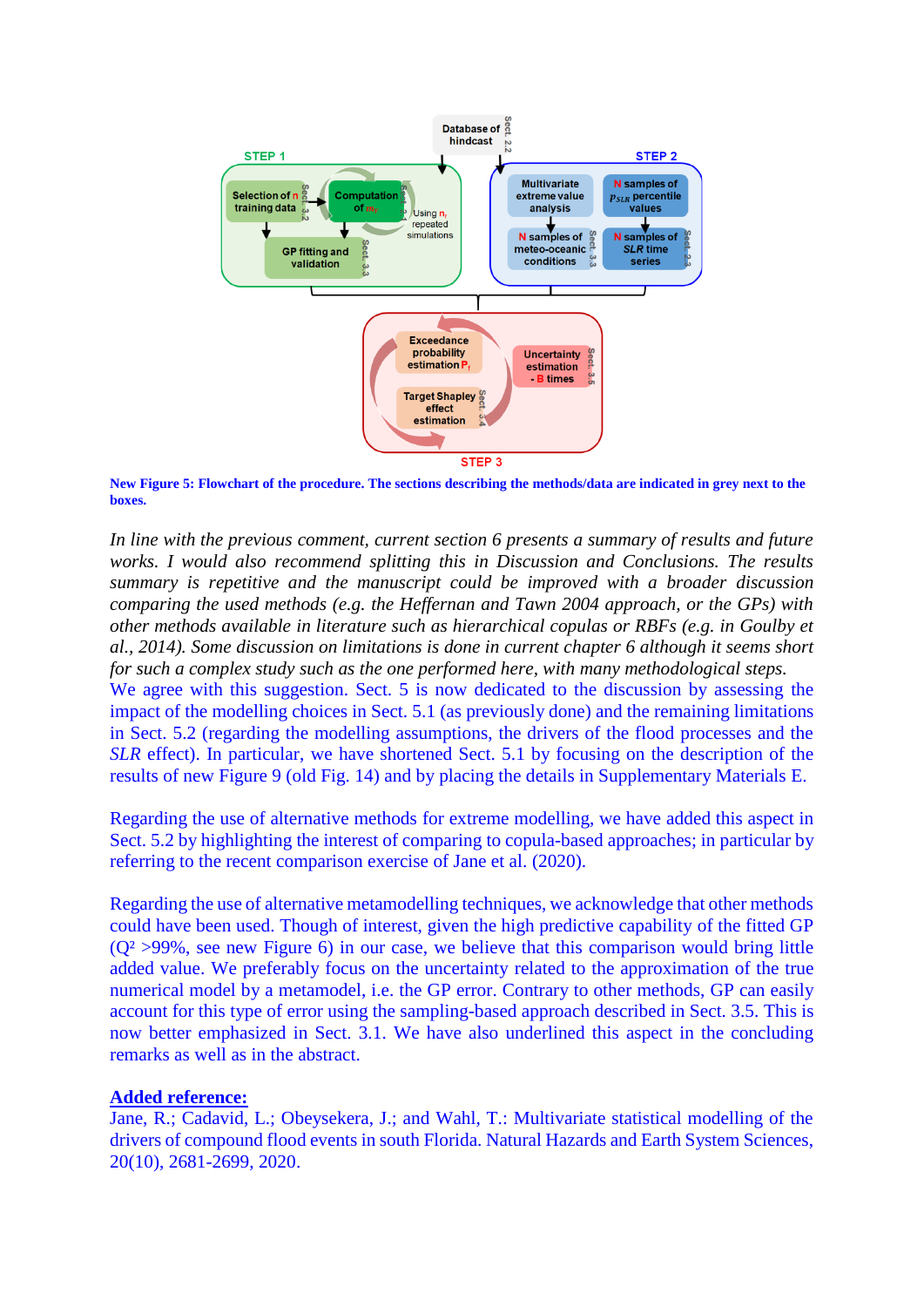#### *Specific comments*

*Line 33: "…flood severity is significantly increased..*  This is now corrected.

*Line 112: Maybe the sentence is lacking the verb: "..were built on…".*  This is now corrected.

*Line 266-270: This is general methodology. Consider defining the base case scenario and the alternative scenarios to test sensitivity on different assumptions under the methodological sections.*

Thank you for this suggestion. Given the comments of the two other reviewers, we preferably keep the original structure as such, because we believe that the readability is improved when the test sensitivity on different assumptions (originally described in Sect. 4) is discussed directly in the new Sect. 5 "discussion".

*Line 304: What does aggregating mean in this context? From what I understand, results of Q2 in Table 1 should be given as a mean +- std as they are the result of a 10-fold cross validation procedure. How is the single value given in table 1 computed from the 10 folds?* 

We estimate a global performance indicator (here defined as the coefficient of determination Q²), and to do so we use the prediction errors calculated at all iterations of the cross-validation procedure. That is why there is only one value. Please refer to Hastie et al. (2009): Sect. 7.10 for further details. This is now clarified in Sect. 3 as follows.

"To validate the assumption of replacing the true numerical simulator by the kriging mean (Eq. 2a), we measure whether the GP model is capable of predicting "yet-unseen" input configurations, i.e. samples that have not been used for training. This can be examined by using a K-fold cross-validation approach (e.g. Hastie et al., 2009: Sect. 7.10). To do so, the training data is first randomly split into K roughly equal-sized parts. For the k<sup>th</sup> part, we fit the GP model to the other K−1 parts of the data, and calculate the prediction error of the fitted model when predicting the k<sup>th</sup> part of the data. We do this for  $k = 1, 2, ..., K$  and combine the K estimates of prediction error as follows.

Let us consider  $A: \{1, ..., n\} \rightarrow \{1, ..., K\}$  an indexing function that indicates the partition's index to which each data point (of the training dataset) is allocated by the randomization, and denote by  $\hat{m}_Y^{-k}(x)$  the prediction at x using the GP model fitted using the k<sup>th</sup> part of the data removed. Then, the cross-validation estimate of the coefficient of determination denoted *Q*² holds as follows:

$$
Q^{2} = 1 - \frac{\sum_{i=1}^{j=n} (m_{Y}^{i} - \widehat{m}_{Y}^{-A(i)}(x_{i}))^{2}}{\sum_{i=1}^{j=n} (m_{Y}^{i} - \widehat{m})^{2}},
$$
\n(3)

where  $m_Y^i$  is the i<sup>th</sup> median value of *Y* computed using the modelling procedure of Sect. 2, and  $\bar{m}$  is the average value of the numerically computed median values. A coefficient  $Q^2$  close to 1.0 indicates that the GP model is successful in matching the new observations that have not been used for the training".

*Figure 5: is it showing 1 fold or the 10 folds? A word on the effect that the poorer performance of the GP approach around Yc = 50 m3 might have on the results might be interesting in the discussion.*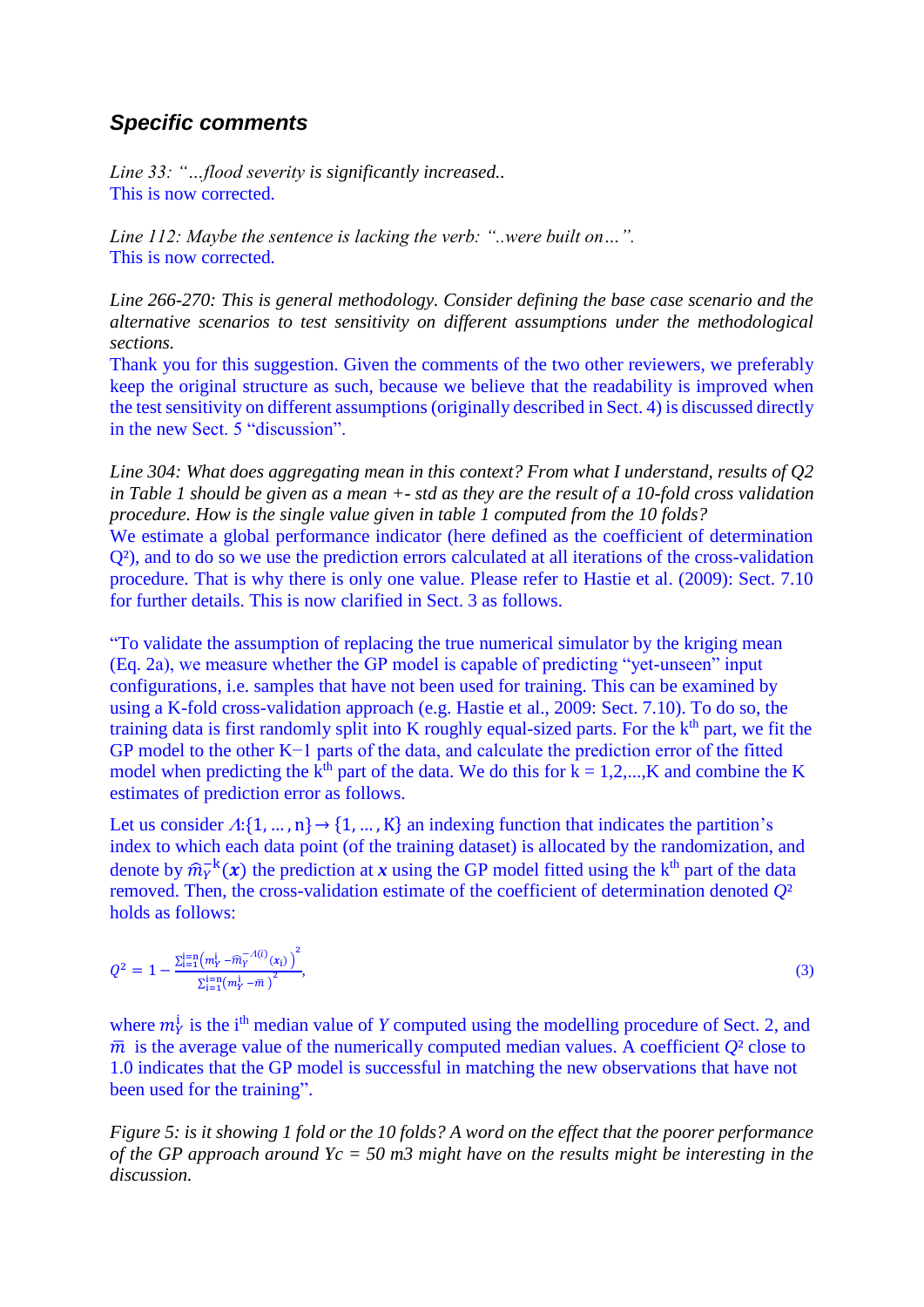We confirm that new Figure 6 (old Figure 5) is showing 10 folds. We thank Reviewer #1 for noticing a possible problem around  $Yc = 50$  m3. To check for any problem in our procedure, we have repeated the 10-fold cross validation procedure. New results are shown in new Figure 6: the same behavior can be noticed (though with some differences because the split of the dataset is done randomly as afore-described). Both figures clearly show a possible lack of predictability around  $Yc = 50$  m3, and we now have clearly indicated in Sect. 4.1 that this potential problem is a motivation for accounting for the uncertainty in our results thanks to the procedure described in Sect. 3.5. The width of the error-bars in the Shapley effects' estimations confirm that the impact of this GP error is here only minor.



*Line 332-333: the ZCA-cor procedure and number of neighbors are both parameters of the R function, namely n.knn and rescale. This part and associated reference can be moved to the methods section, as it is confusing here.* 

Thank you for this suggestion. This description is now placed in Sect. 3.5.

*Line 335. It is not standard to present Figure 9 before Figures 7 and 8. Consider moving this part later in the manuscript.*

We agree with this comment. The initial objective was to highlight the low uncertainty in the estimates of the Shapley effects, but this is only visible in Figure 9. To avoid referring to this figure, we propose to provide a new Table (Table 1 in Sect. 4.3) with the error estimates for the base case.

| Table 1. Shapley effects relative to the occurrence of the event $\{m_v > Y_c = 2,000m^3\}$ given RCP4.5  |
|-----------------------------------------------------------------------------------------------------------|
| scenario, estimated by computing the median value from B=50 replicates of the estimation procedure (Sect. |
| 3.5) accounting for GP and sampling error. The numbers in brackets correspond to the minimum and          |
| maximum value computed from the estimation procedure.                                                     |

| mwanishi wa weweliza ya kutoka na wanda wa wakazi wa weweza wa |            |                |           |               |                |                |           |  |
|----------------------------------------------------------------|------------|----------------|-----------|---------------|----------------|----------------|-----------|--|
| Year                                                           | <b>SLR</b> | <b>SWL</b>     | Hs        | $\mathbf{Tp}$ | D <sub>p</sub> |                | Du        |  |
| 2050                                                           | 0.143      | 0.319          | 0.110     | 0.102         | 0.104          | 0.119          | 0.104     |  |
|                                                                | [0.126,    | [0.293,        | [0.095,   | [0.086,       | [0.095,        | [0.104, 0.130] | [0.091,   |  |
|                                                                | 0.160      | $0.344$ ]      | $0.125$ ] | 0.119         | $0.115$ ]      |                | $0.112$ ] |  |
| 2100                                                           | 0.410      | 0.279          | 0.082     | 0.045         | 0.047          | 0.091          | 0.047     |  |
|                                                                | [0.398,    | [0.270, 0.291] | [0.078,   | [0.043,       | [0.044,        | [0.086,        | [0.044,   |  |
|                                                                | $0.420$ ]  |                | $0.085$ ] | $0.047$ ]     | $0.051$ ]      | 0.096          | $0.050$ ] |  |
| 2200                                                           | 0.542      | 0.282          | 0.050     | 0.020         | 0.025          | 0.056          | 0.024     |  |
|                                                                | [0.536,    | [0.277,        | [0.048,   | [0.019,       | [0.022,        | [0.053,        | [0.022,   |  |
|                                                                | $0.550$ ]  | 0.286          | $0.053$ ] | $0.022$ ]     | $0.027$ ]      | $0.059$ ]      | $0.025$ ] |  |